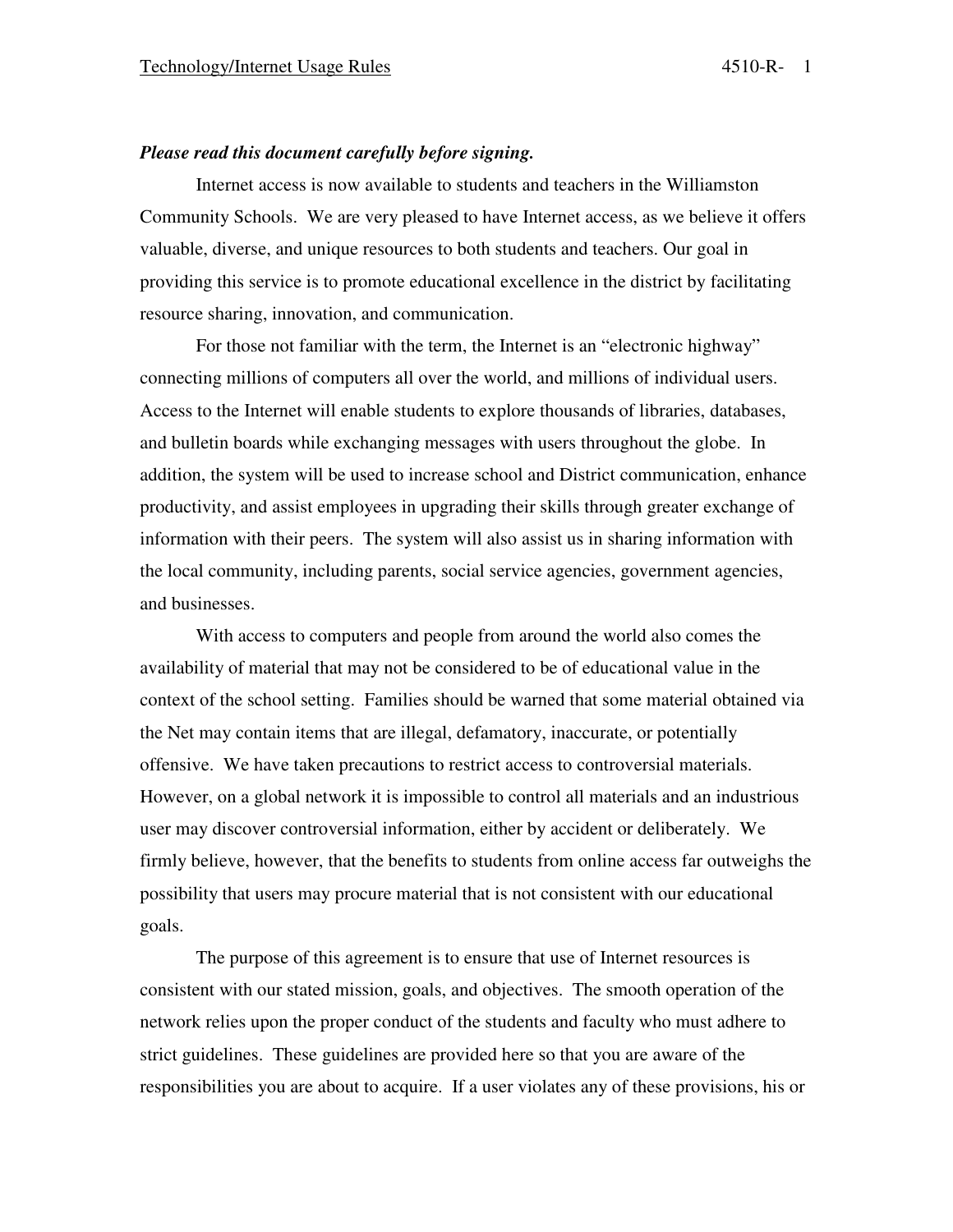her account will be terminated and future access could be denied in accord with the rules and regulations discussed with each user during Internet training sessions.

 To gain access to the Internet, all students under the age of 18 must obtain parental permission. The signature(s) at the end of this document is (are) legally binding and indicate(s) the party(ies) who signed has (have) read the terms and conditions carefully and understand(s) their significance.

## **Internet—Terms and Conditions**

- 1. Students are responsible for good behavior on the school computer networks, just as they are in a classroom, or a school hallway. General school rules for behavior and communications apply.
- 2. The network is provided for students to conduct research and communicate with others. Access to network services is given to students who agree to act in a considerate and responsible manner. Access is a privilege—not a right. That access entails responsibility. Inappropriate use will result in a suspension or cancellation of Internet privileges. The system administrators will deem what is inappropriate use and their decision is final. Also, the administrators may close an account at any time as required. The administration, faculty, and staff may request the system administrator to deny, revoke, or suspend specific user accounts.
- 3. Users are expected to abide by their generally accepted rules of network etiquette and conduct themselves in a responsible, ethical, and polite manner while online.
- 4. Users are not permitted to use the computing resources for commercial purposes, product advertising, political lobbying, or political campaigning.
- 5. Users are not permitted to transmit, receive, submit or publish any defamatory, inaccurate, abusive, obscene, profane, sexually oriented, threatening, offensive, or illegal material.
- 6. Users are not permitted to use computing resources for harassment, discriminatory remarks, bullying or other aggressive behavior.
- 7. Physical or electronic tampering with computer resources is not permitted. Damaging computers, computer systems, or computer networks intentionally will result in cancellation of privileges.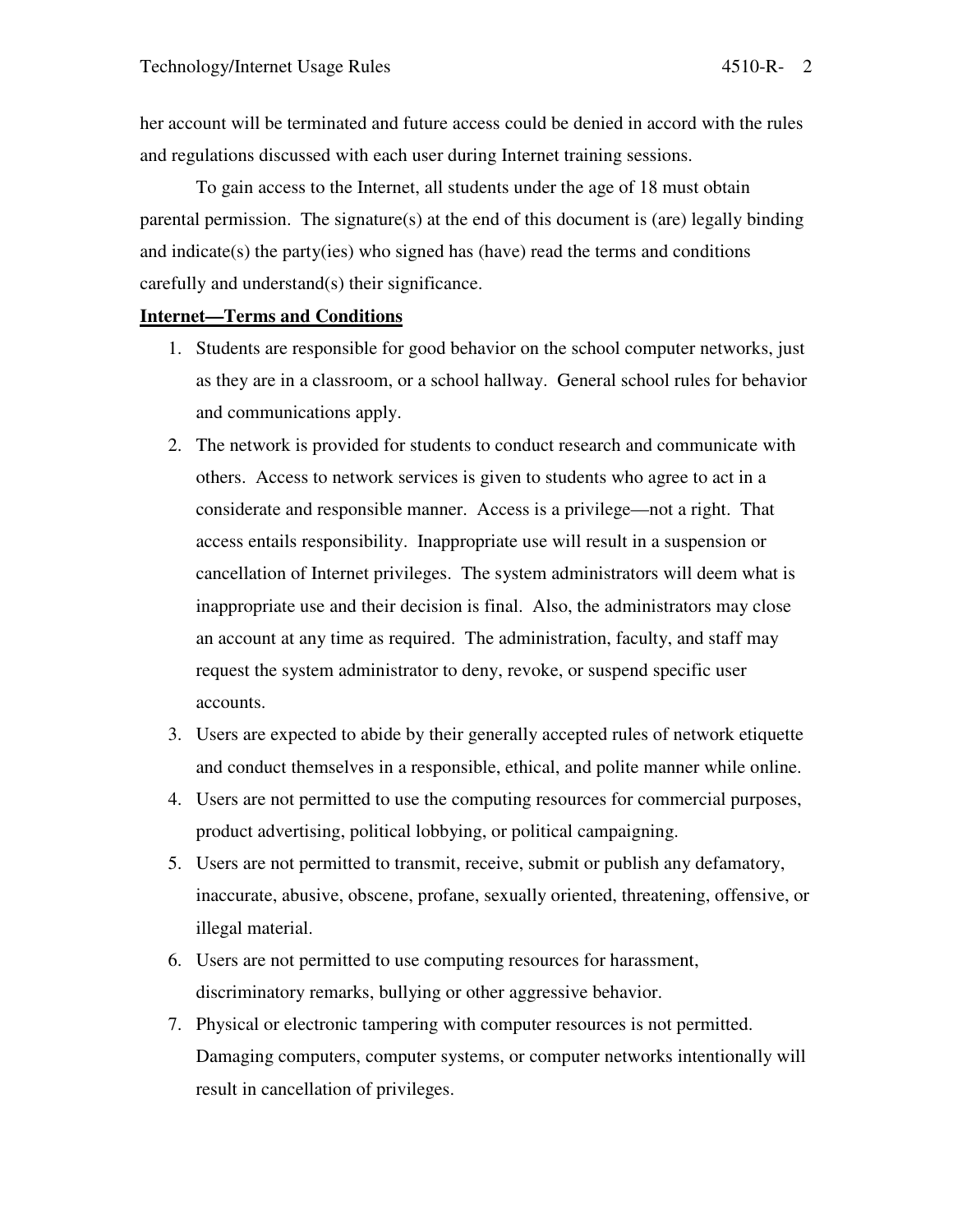- 8. Users must respect all copyright laws that protect software owners, artists, and writers. Plagiarism in any form will not be tolerated.
- 9. Security on any computer system is a high priority, especially when the system involves many users. If you feel you can identify a security problem in the school's computers, network, or Internet connection, you must notify a system administrator. Do not demonstrate the problem to others. Using someone else's password or trespassing in another's folders, work, or files without written permission is prohibited. Attempts to log onto the Internet as anyone but yourself may result in cancellation of user privileges.
- 10. Williamston Community Schools makes no warranties of any kind, whether expressed or implied, for the service it is providing. We assume no responsibility or liability for any phone charges, line costs or usage fees, nor for any damages a user may suffer. This includes loss of data resulting from delays, non-deliveries, mis-deliveries, or service interruptions caused by its own negligence or your errorts or omissions. Use of any information obtained via the Internet is at your own risk. We specifically deny any responsibility for the accuracy or quality of information obtained through its services.
- 11. All communication and information accessible via the computer resources shall be regarded as private property. However, people who operate the system may review files and messages to maintain system integrity and insure that users are using the system responsibly. Messages relating to or in support of illegal activities may be reported to the authorities.

Any violations may result in a loss of computer access, as well as other disciplinary or legal action. Users are considered subject to all local, state, and federal laws.

Adopted: August 14, 2000 Revised: March 19, 2012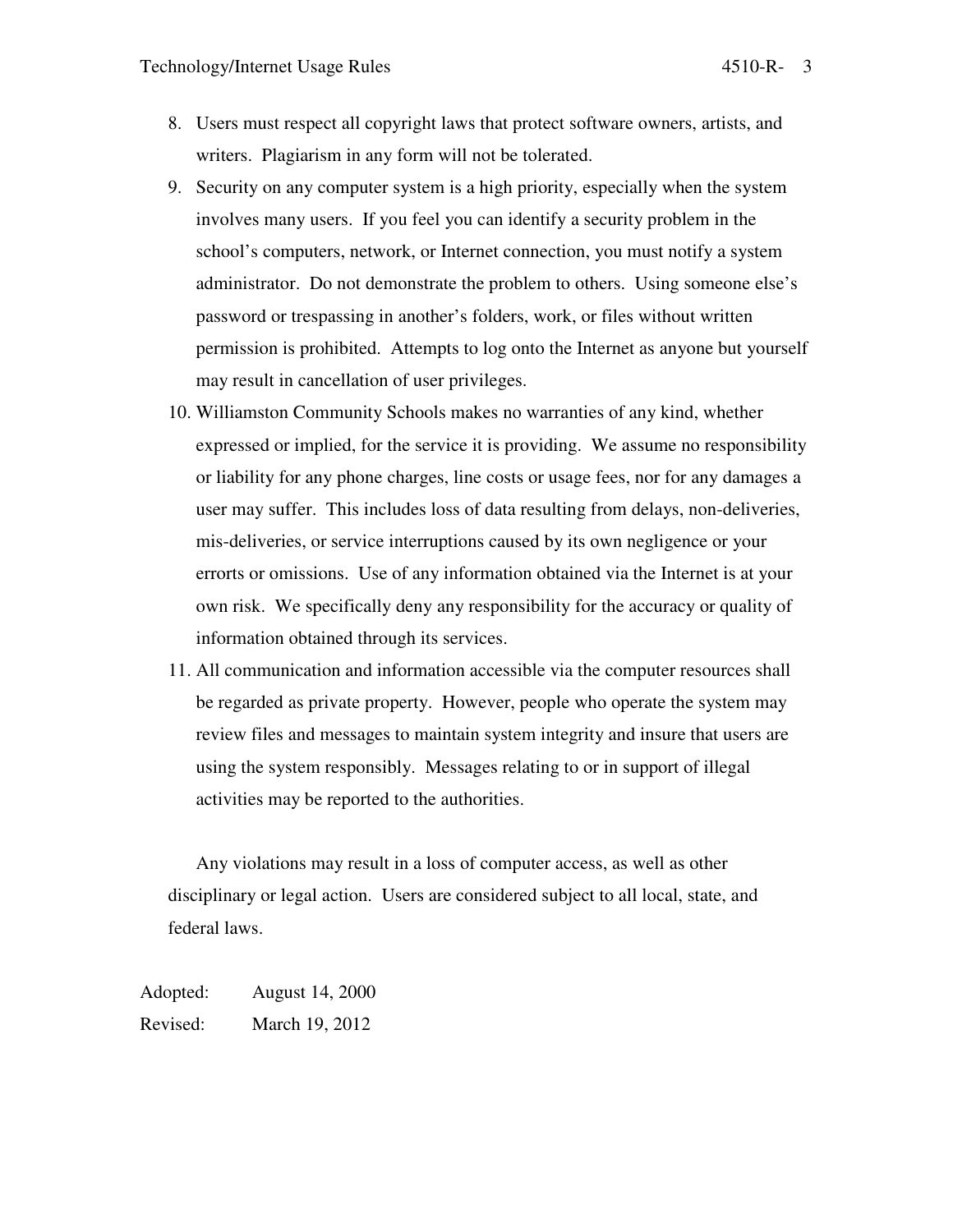# **WILLIAMSTON COMMUNITY SCHOOLS INTERNET USE AGREEMENT**

## STUDENT SECTION

 I have read the District Internet Use Agreement. I agree to follow the rules contained in this Policy. I understand that if I violate the rules my account can be terminated and I may face other disciplinary measures.

|                   | Grade $\_\_$ |
|-------------------|--------------|
| School            |              |
| User's signature: | Date         |

## PARENT OR GUARDIAN SECTION

 As the parent or legal guardian of the student signing above, I have read this Internet Use Agreement and grant permission for my son or daughter to access the Internet. I understand that the district's computing resources are designed for educational purposes. I also understand that it is impossible for Williamston Community Schools to restrict access to all controversial materials and I will not hold them responsible for materials acquired on the network. I understand that individuals and families may be held liable for violations. Furthermore, I accept full responsibility for supervision if and when my child's use is not in a school setting.

| Parent Signature           | Date         |
|----------------------------|--------------|
| Parent Name (please print) |              |
| Home Address               | <b>Phone</b> |

Adopted: August 14, 2000 Revised: March 19, 2012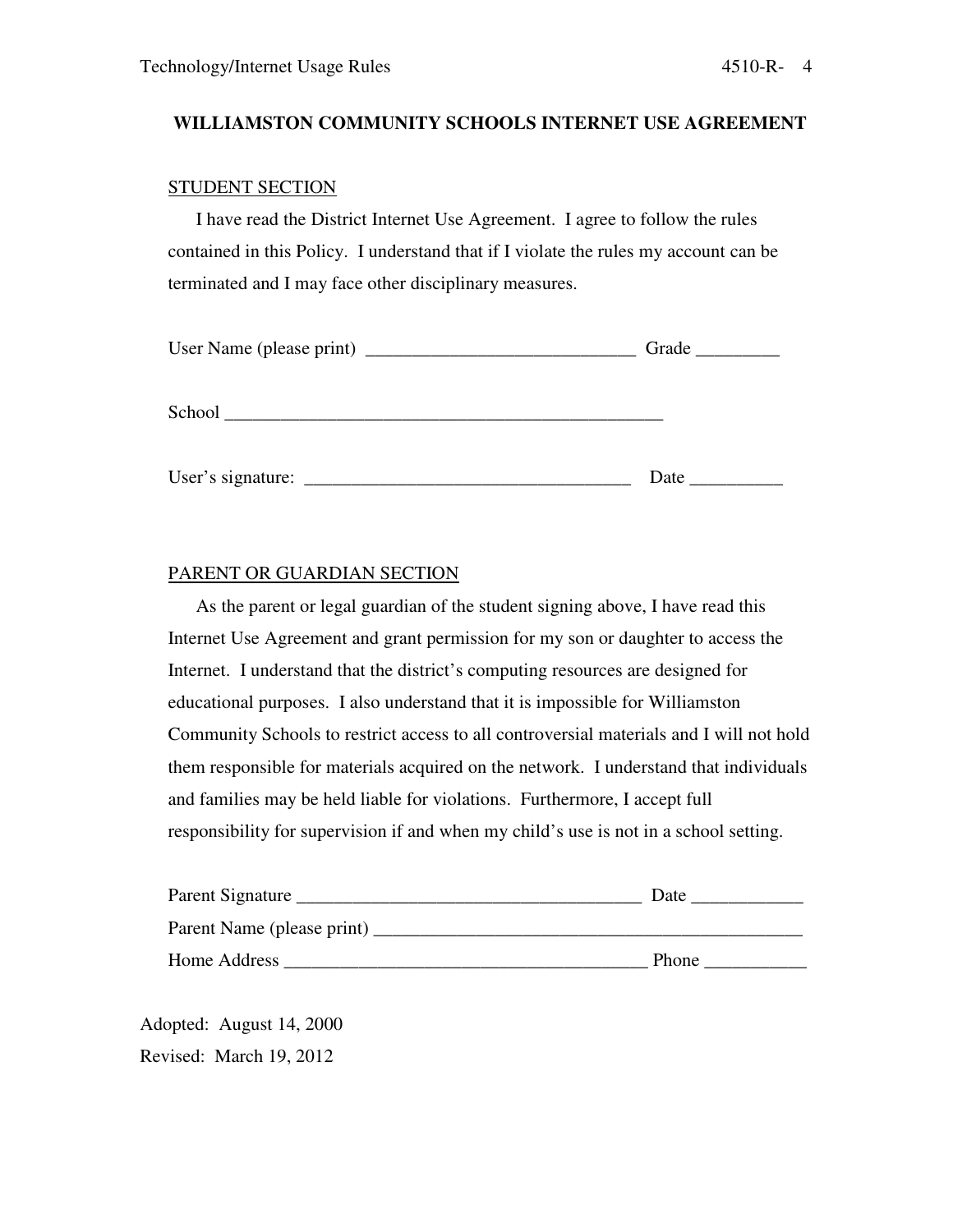Planning and funding for computer networking in the District shall be handled in accord with the District's policy and rules on technology.

#### Supervised Use

Teachers are encouraged to use the District network in researching material for classes, collaborating with colleagues, developing innovative approaches, or otherwise enhancing their background, skills and teaching. Teachers are encouraged to make use of the District network in their classes when the use of this resource enhances the education of students, is appropriately supervised, and is consistent with District goals and objectives. School administrators shall monitor technology use in the curriculum to ensure its effectiveness and develop ideas for further in-service instruction of staff.

School libraries and media centers will provide networked computers for students and staff to use for research purposes. Library/media center staff shall make every attempt to assist users in the operation of the network and to monitor the content of material being accessed. Academic assignments have priority over personal research.

Any staff member who becomes aware of student network use in violation of the District's acceptable use rules shall refer the incident to the system administrator for action, and may remove the student from the computer.

#### Personal Accounts

No student, staff, or Board member network account shall be activated until the individual has submitted a District request for network access contract and been notified of the District rules for acceptable use of the network. Upon receipt of the contract, the system administrator will provide account, password, and other log-on information and instruction, including an initial disk space allocation where appropriate. Users may request additional disk space, which may be provided by the system administrator according to availability and priority of the use.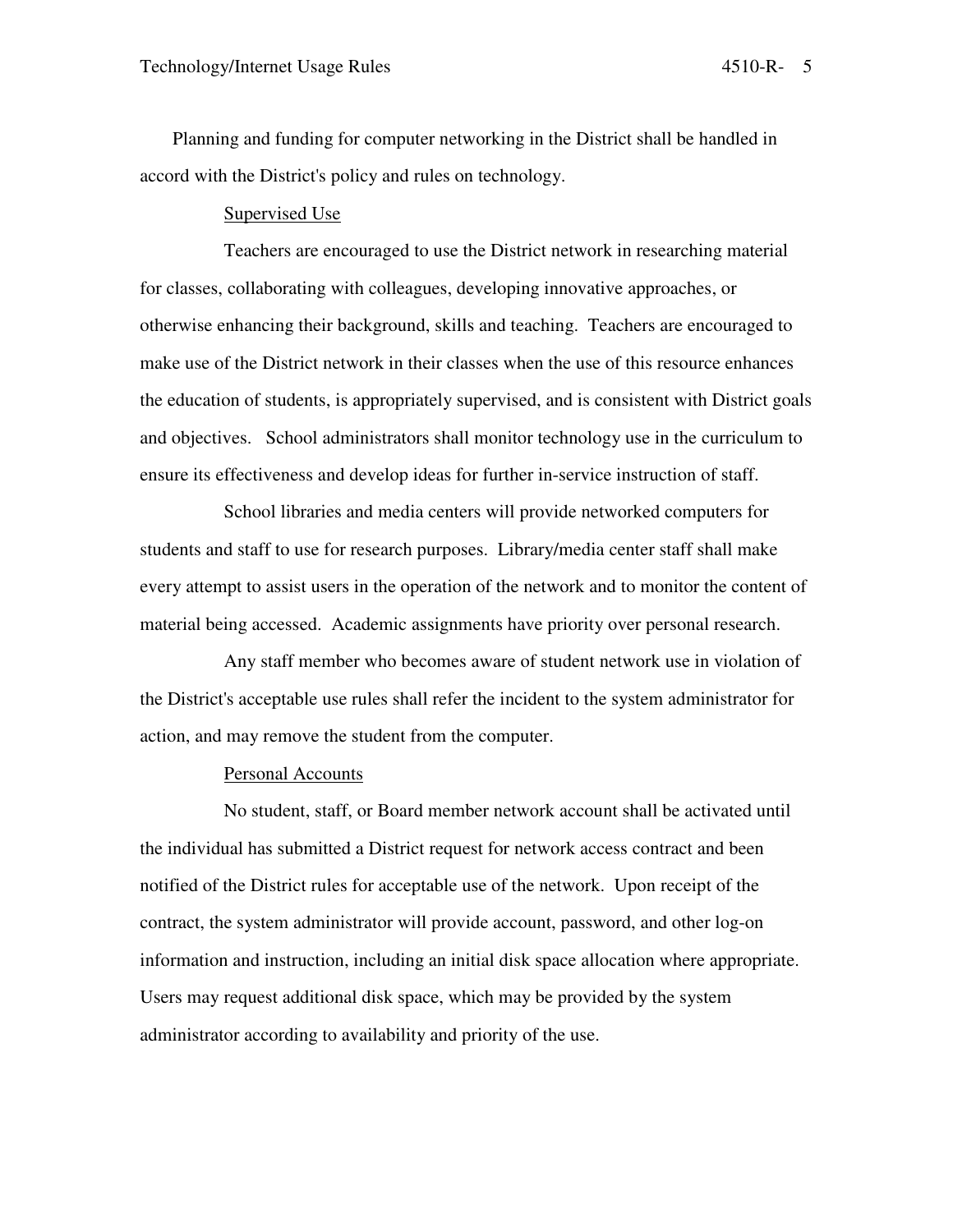#### Violations of Conditions

Upon receiving notification of a violation of District rules or policies, the system administrator may suspend or terminate a staff member's or student's personal account. The system administrator may access any and all relevant files of the user in attempting to determine the veracity and/or the extent of the violation.

[Prior to a suspension or termination, or as soon after as is practicable, the system administrator will inform the student or staff member user of the suspected violation and provide an opportunity for explanation. If the alleged violation should involve a member of the Board of Education, the system administrator shall relay that information to the Superintendent who shall relay the complaint to the President of the Board, or, in the case of a complaint against the President, to the Vice-President of the Board. A Board member's personal account shall not be terminated unless by a majority vote of the Board.]

## System Integrity and Security

Computer file servers containing student records, employee records, or other sensitive administrative documents shall be maintained on an independent network separated by an electronic "firewall" from unauthorized access by outside entities, including student users. If dial-in access is permitted to this equipment, that number will not be published.

 All users, particularly staff, shall be instructed in password security. Passwords in general should not be (solely) English words available in common electronic dictionaries, nor should they be based on information which is readily associated with the user (addresses, phone number, favorite flower, etc.). The system administrator may require a user to change a password if it fails to meet these criteria, or may issue randomly generated passwords to all users. Staff passwords should be changed every three months.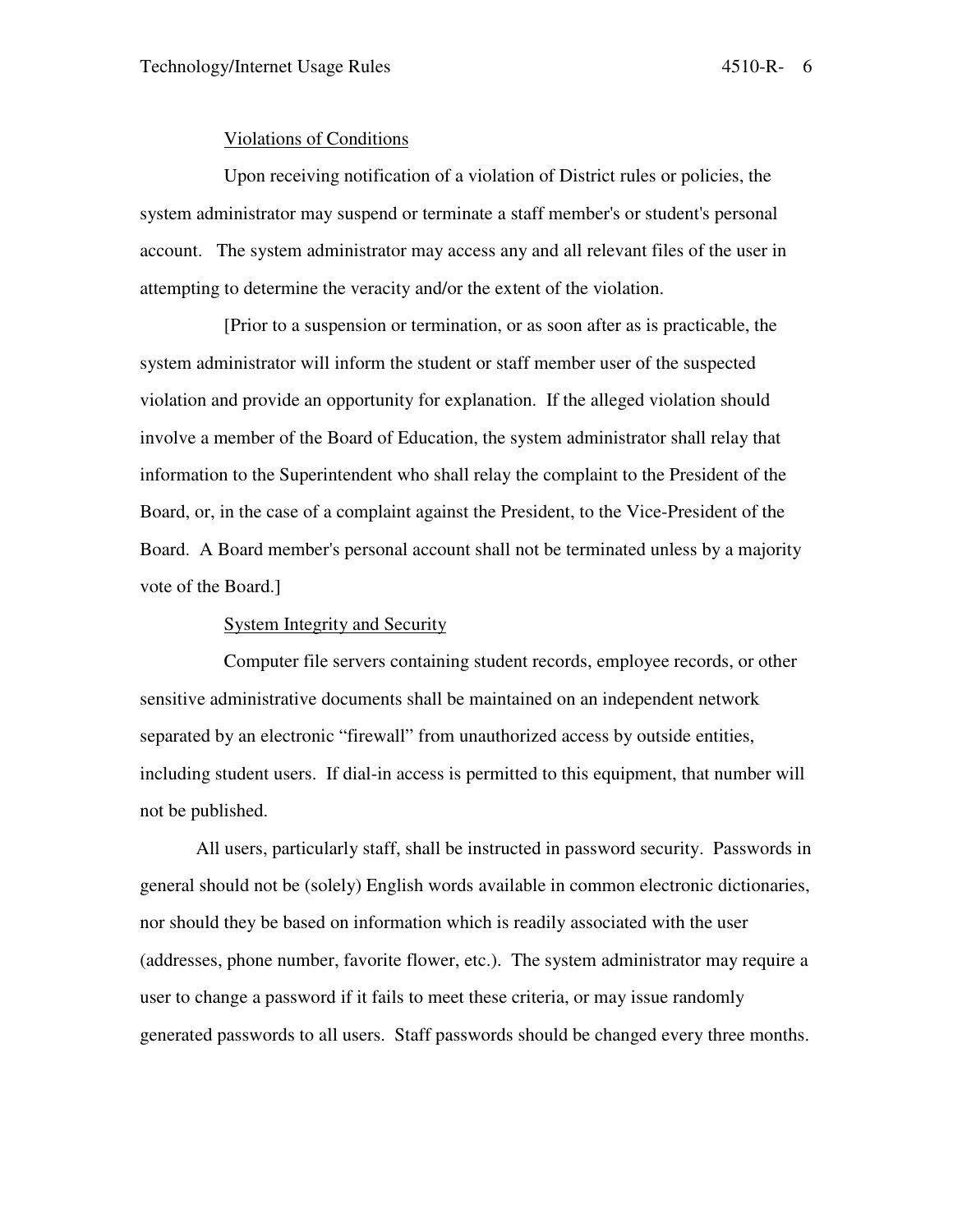No user in a District building should leave a computer which is logged on to the network unattended, and all users should promptly report any suspected breach of security or data integrity to the system administrator.

### Limiting Access

School servers may incorporate blocking and filtering software. Sites may be blocked by the system administrator in response to a complaint by a student, staff member, Board member or parent in accord with the District's procedures on controversial material.

E-mail sites which deposit unsolicited, bulk, chain, or offensive messages on the District server will be blocked. System administrators may also block e-mail following a complaint from any user. Time permitting, an effort will be made by the system administrator to notify the offending system operator of the violation and the District's desire not to be contacted in the future. The system administrator shall refer repeated violators, along with any case of solicitation for child abuse or other illegal act, to the Superintendent for action in concert with law enforcement authorities.

#### Use of Computers in a School District Library

The Board, pursuant to state statute, requires when a school district library offers use of the Internet or a computer, computer program, computer network, or computer system to the public, that access to minors be restricted in the following manner:

By utilizing a system or method that is designed to prevent a minor from viewing obscene matter or sexually explicit matter that is harmful to minors. To accomplish this, a library may use passwords and/or filters that restrict Internet access for those under 18 years of age. Those who are 18 years of age or older, or minors who are accompanied by their parent or guardian, must, under the law, be given unlimited Internet access.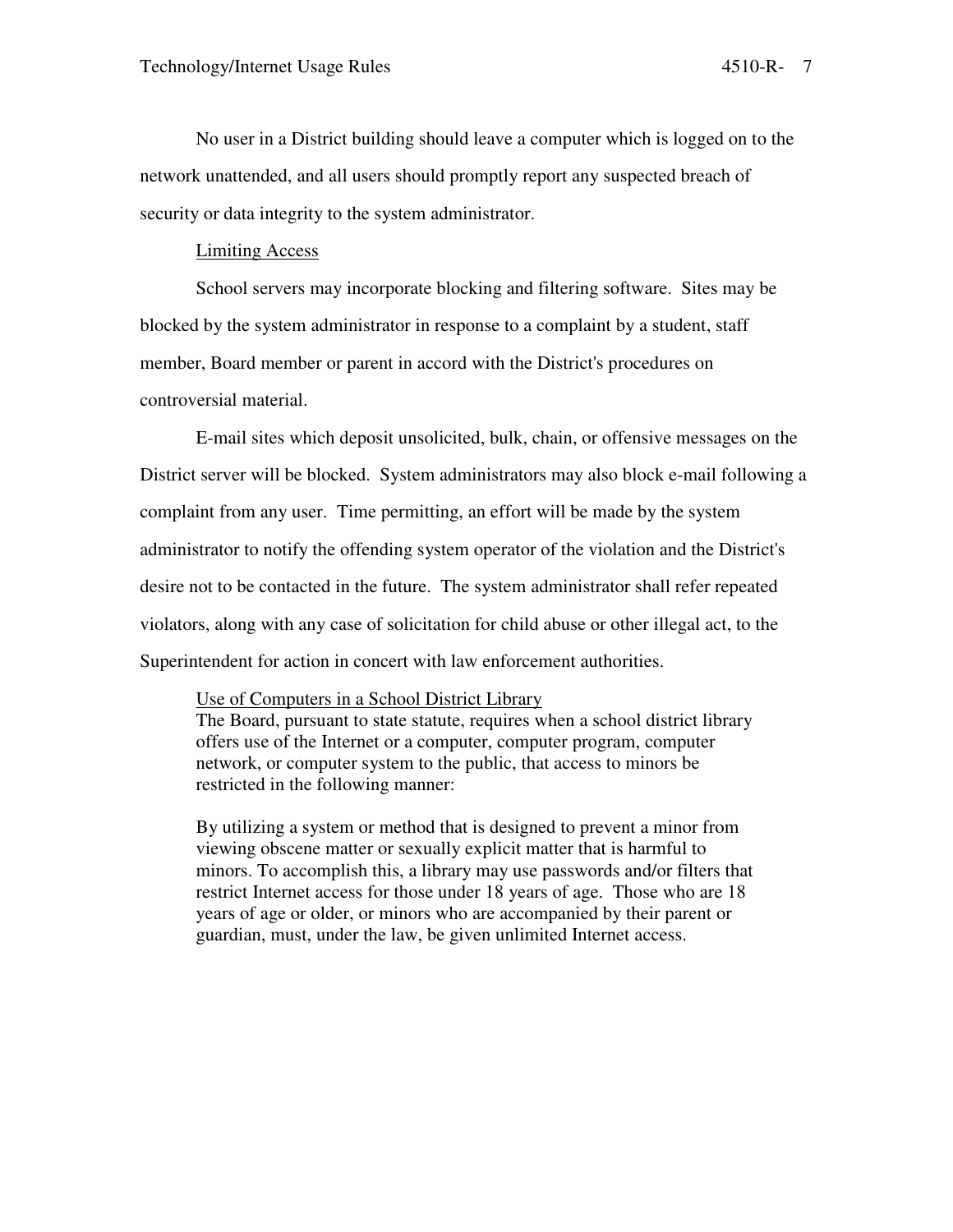# **SCHOOL DISTRICT RULES ON ACCEPTABLE USE OF COMPUTER NETWORK RESOURCES**

Use of the computer network is a privilege, not a right. The fundamental rule for use of District computer network resources is that all use must be consistent with the District's educational goals and behavior expectations. Because electronic communications are so varied and diverse, these rules do not attempt to enumerate all required or proscribed behavior by system users. Users are expected to use common sense and adhere to the norms of behavior in the school community.

## **In particular, users shall:**

- Be polite and courteous in all communications and language.
- Assist others in the use of the system, and help others who are looking for ideas or information.
- Post and share information which is interesting and helpful to other users.
- Always use the network as a resource to further their own education and that of others.
- Be mindful of network security, and immediately report any bugs, errors, or security problems to the system administrator.

# **Users shall not:**

- Use the District equipment for anything contrary to law, or to solicit others to break any law.
- Illegally copy, send, or distribute any copyrighted software, work, or other material.
- Send, publish, download, access, or retrieve any communication or material which may be defamatory, abusive, obscene, profane, sexually explicit, threatening, racially or ethnically offensive, harassing, or illegal, or anything which violates or infringes on the rights of any person.
- Use the network for harassment, discriminatory remarks, bullying or other aggressive behavior.
- Use the network for any commercial purpose or financial gain.
- Use the network for any advertisement or solicitation without approval from the Superintendent.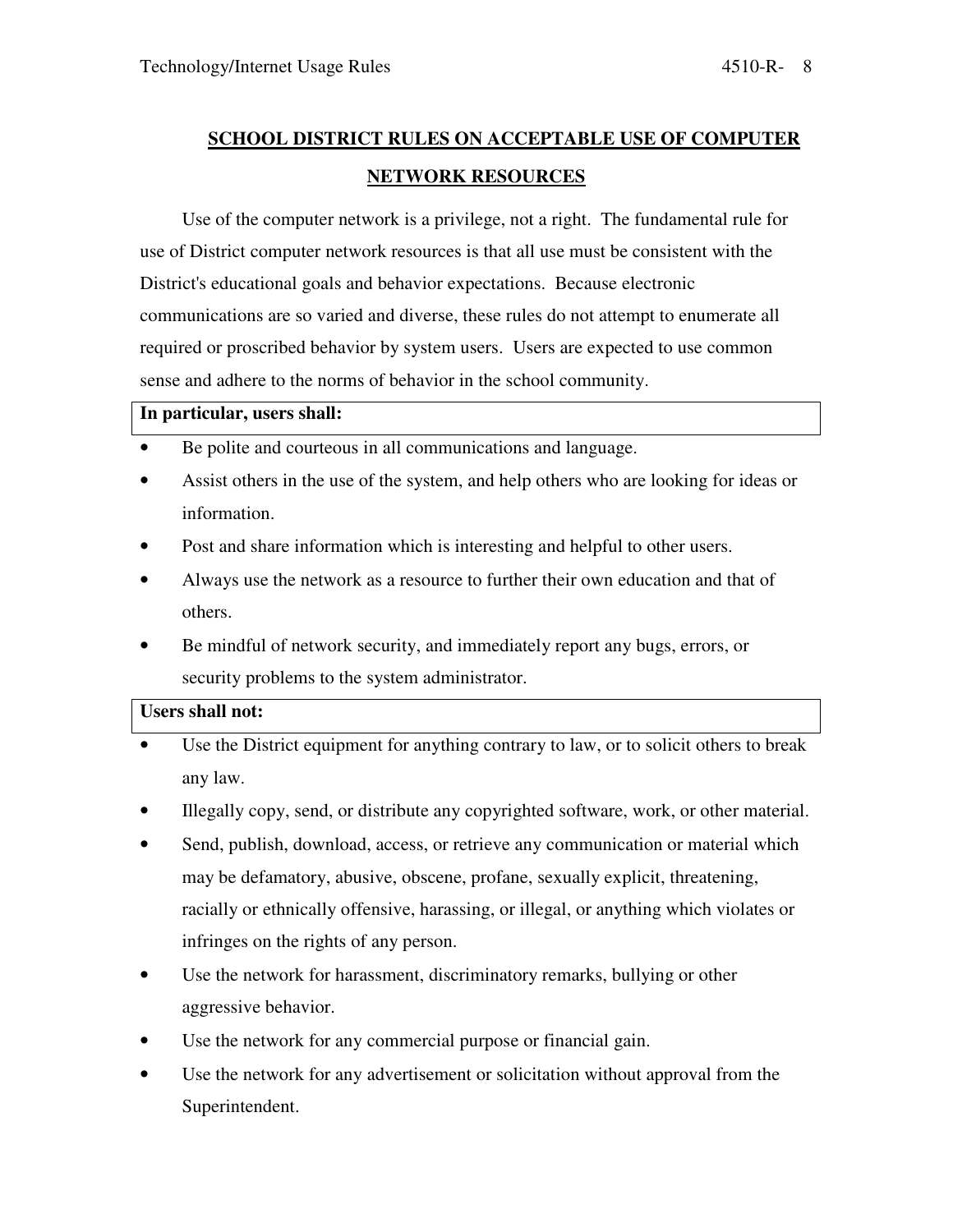- Access, attempt to access, modify, or delete any record or file without permission or authorization.
- Make any attempt to harm or destroy the data of any other user or any system on the network, including creating or sending computer viruses, Trojan horses, or similar computer code.
- Use electronic mail to send unsolicited, bulk, chain, harassing, anonymous, or other messages which are commonly considered an annoyance to recipients or degrade system performance.
- Use vulgarity, obscenity, or swearing in messages or electronic postings, or send email/message "flames" or other attacks.
- Attempt to access material or sites which are blocked by the District, or attempt to use the network while access privileges are suspended.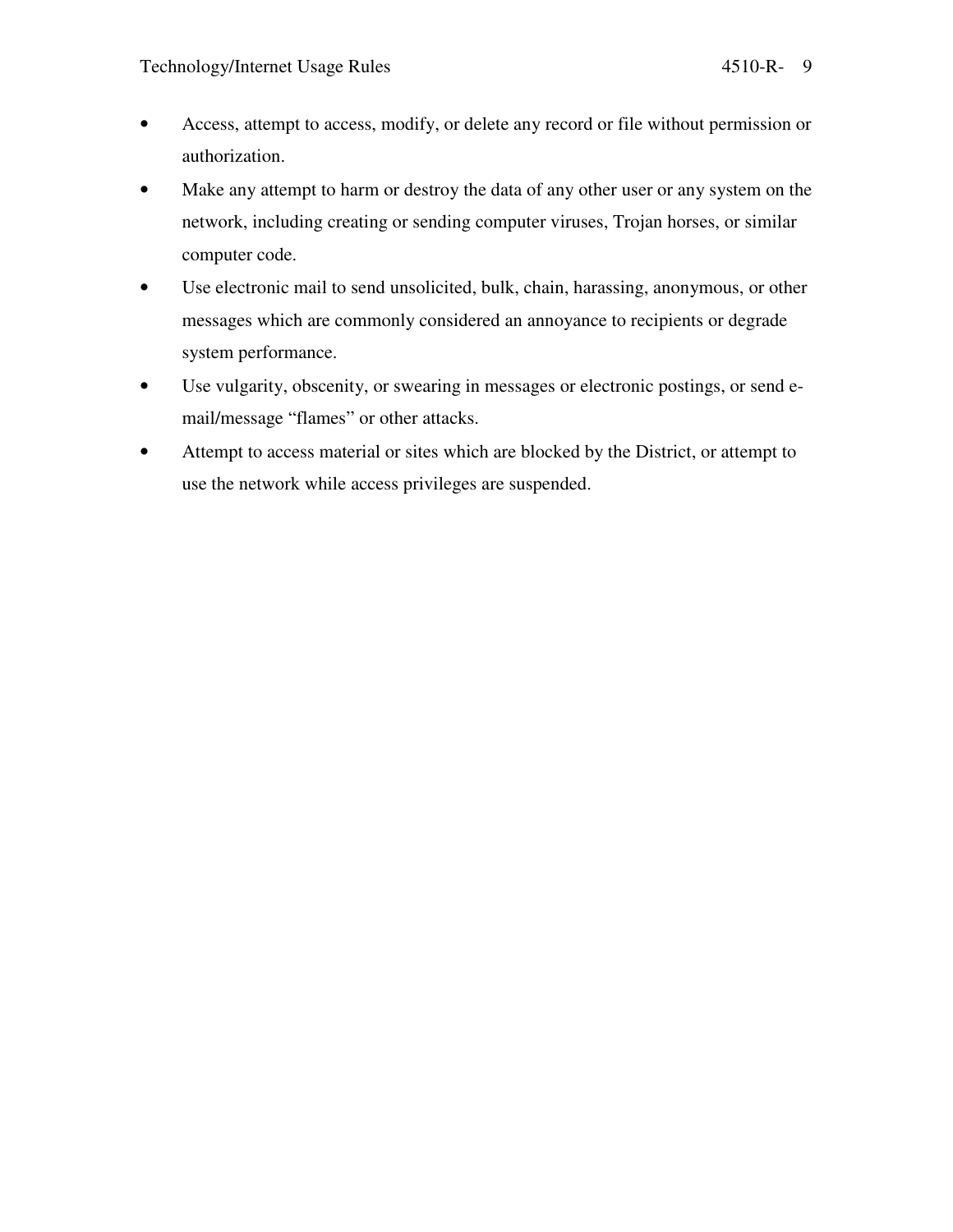## **STAFF/BOARD MEMBER REQUEST FOR COMPUTER NETWORK ACCESS**

The District provides access to our computer network to members of the Board of Education so as to promote and enhance the work of the Board as a public body through communication, innovation, and sharing of resources. Access to the network is a privilege, not a right, and the Board, by majority vote, may restrict, suspend, or terminate any Board member user's account for proven violations of Board policy or these rules. In requesting an account for access to the network, the Board member agrees to the following terms and conditions.

- 1. Use of the network must be for the purpose of legitimate Board business consistent with the goals of the District and the laws of the State of Michigan.
- 2. All use of the network must be in accord with the District's rules on acceptable use of network resources, as updated from time to time by the District.
- 3. The District makes no warranties of any kind, whether expressed or implied, for the service it is providing. The District will not be responsible for any damages the user suffers, including but not limited to the loss of data, delays, non-deliveries, or service interruptions caused by its negligence or the users' errors or omissions.
- 4. The network provides access to third-party data and information over which the District has no control. Though the District may make efforts to block inappropriate material, users may be exposed to defamatory, inaccurate, or otherwise offensive material. Use of the network or any information obtained via the network is at the user's own risk. The District specifically denies any responsibility for the accuracy or content of information obtained through its services.
- 5. The user is solely responsible for all charges and fees, including outside telephone, printing, and merchandise purchases made through the network. The District is not a party to such transactions and shall not be liable for